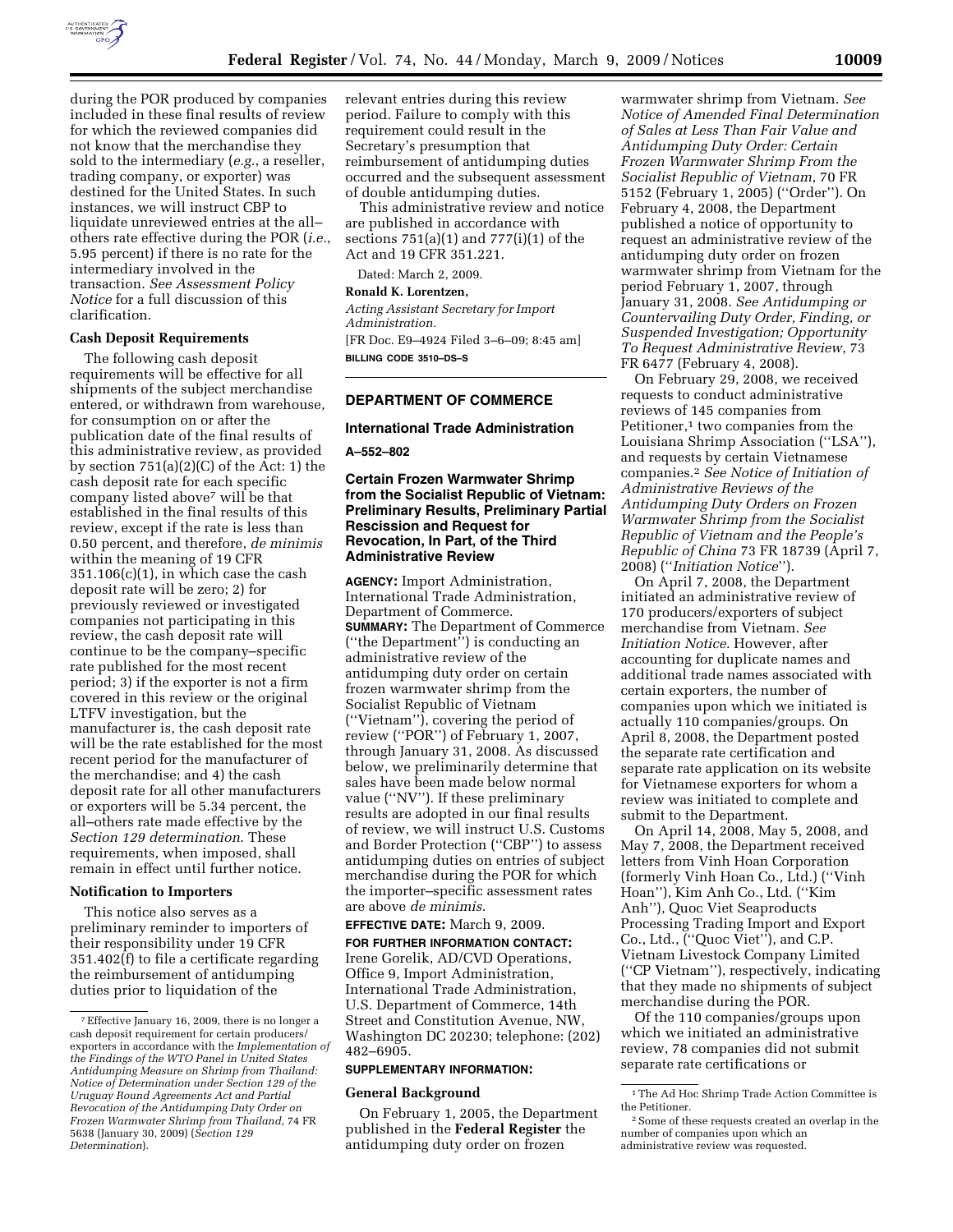applications. 28 companies submitted separate–rate certifications, and four companies stated that they did not export subject merchandise to the United States during the POR. The Department addresses the review status of each grouping of companies below.

# **Respondent Selection**

On April 8, 2008, the Department placed on the record data obtained from CBP with respect to the selection of respondents, inviting comments from interested parties. *See* Letter from the Department to Interested Parties, re: CBP data for respondent selection, dated April 8, 2008. On April 21, 2008, Petitioner provided comments on the Department's respondent selection methodology. On April 22, 2008, a number of Vietnamese companies<sup>3</sup> provided comments on the Department's respondent selection methodology. On April 24, 2008, Petitioner provided additional comments with respect to the Department's respondent selection methodology.

On June 9, 2008, the Department issued its respondent selection memorandum. Based upon section 777A(c)(2)(B) of the Tariff Act of 1930 as amended, (''the Act''), the Department selected Camimex, Minh Phu Group4 (''MPG''), and Phuong Nam

4Minh Phu Group includes the following companies: Minh Phu Seafood Export Import Corporation (and affiliated Minh Qui Seafood Co., Ltd. and Minh Phat Seafood Co., Ltd.); Minh Phu

Co., Ltd. for individual review (hereinafter ''mandatory respondents'') because they were the largest exporters, by volume, within the CBP data. *See Memorandum to James C. Doyle, Office Director, Office 9, from Paul Walker, Senior Analyst, Re: Antidumping Duty Administrative Review of Certain Frozen Warmwater Shrimp from the Socialist Republic of Vietnam: Selection of Respondents for Individual Review*  (''*Respondent Selection Memo*'').

# **Questionnaires**

On June 9, 2008, the Department issued its non–market economy questionnaire to the mandatory respondents, Camimex, MPG, and Phuong Nam. Camimex, MPG, and Phuong Nam responded to the Department's non–market economy questionnaire and subsequent supplemental questionnaires between July 2008 and February 2009.

### **Extension of the Preliminary Results**

On September 18, 2008, the Department extended the deadline for the preliminary results until March 2, 2009. *See Third Antidumping Duty Administrative Review of Certain Frozen Warmwater Shrimp from the Socialist Republic of Vietnam: Extension of Time Limit for the Preliminary Results*, 73 FR 54139 (September 18, 2008).

#### **Scope of the Order**

The scope of this order includes certain frozen warmwater shrimp and prawns, whether wild–caught (ocean harvested) or farm–raised (produced by aquaculture), head–on or head–off, shell–on or peeled, tail–on or tail–off,5 deveined or not deveined, cooked or raw, or otherwise processed in frozen form.

The frozen warmwater shrimp and prawn products included in the scope of this order, regardless of definitions in the Harmonized Tariff Schedule of the United States (HTSUS), are products which are processed from warmwater shrimp and prawns through freezing and which are sold in any count size.

The products described above may be processed from any species of warmwater shrimp and prawns. Warmwater shrimp and prawns are generally classified in, but are not limited to, the *Penaeidae* family. Some examples of the farmed and wild– caught warmwater species include, but are not limited to, whiteleg shrimp (*Penaeus vannemei*), banana prawn

(*Penaeus merguiensis*), fleshy prawn (*Penaeus chinensis*), giant river prawn (*Macrobrachium rosenbergii*), giant tiger prawn (*Penaeus monodon*), redspotted shrimp (*Penaeus brasiliensis*), southern brown shrimp (*Penaeus subtilis*), southern pink shrimp (*Penaeus notialis*), southern rough shrimp (*Trachypenaeus curvirostris*), southern white shrimp (*Penaeus schmitti*), blue shrimp (*Penaeus stylirostris*), western white shrimp (*Penaeus occidentalis*), and Indian white prawn (*Penaeus indicus*).

Frozen shrimp and prawns that are packed with marinade, spices or sauce are included in the scope of this order. In addition, food preparations, which are not ''prepared meals,'' that contain more than 20 percent by weight of shrimp or prawn are also included in the scope of this order.

Excluded from the scope are: 1) breaded shrimp and prawns (HTS subheading 1605.20.10.20); 2) shrimp and prawns generally classified in the *Pandalidae* family and commonly referred to as coldwater shrimp, in any state of processing; 3) fresh shrimp and prawns whether shell–on or peeled (HTS subheadings 0306.23.00.20 and 0306.23.00.40); 4) shrimp and prawns in prepared meals (HTS subheading 1605.20.05.10); 5) dried shrimp and prawns; 6) canned warmwater shrimp and prawns (HTS subheading 1605.20.10.40); 7) certain dusted shrimp; and 8) certain battered shrimp. Dusted shrimp is a shrimp–based product: 1) that is produced from fresh (or thawed–from-frozen) and peeled shrimp; 2) to which a ''dusting'' layer of rice or wheat flour of at least 95 percent purity has been applied; 3) with the entire surface of the shrimp flesh thoroughly and evenly coated with the flour; 4) with the non–shrimp content of the end product constituting between four and 10 percent of the product's total weight after being dusted, but prior to being frozen; and 5) that is subjected to IQF freezing immediately after application of the dusting layer. Battered shrimp is a shrimp–based product that, when dusted in accordance with the definition of dusting above, is coated with a wet viscous layer containing egg and/or milk, and par–fried.

The products covered by this order are currently classified under the following HTSUS subheadings: 0306.13.00.03, 0306.13.00.06, 0306.13.00.09, 0306.13.00.12, 0306.13.00.15, 0306.13.00.18, 0306.13.00.21, 0306.13.00.24, 0306.13.00.27, 0306.13.00.40, 1605.20.10.10, and 1605.20.10.30. These HTSUS subheadings are provided for

<sup>3</sup>These were: Grobest & I-Mei Industrial (Vietnam) Co., Ltd.; and Ca Mau Seafood Joint Stock Company (''SEAPRIMEXICO''); Cadovimex Seafood Import-Export and Processing Joint-Stock Company (''Cadovimex-Vietnam''); Cafatex Fishery Joint Stock Corporation ("CAFATEX CORP"); Camau Frozen Seafood Processing Import Export Corporation (''CAMIMEX''); Can Tho Agricultural and Animal Products Import Export Company (''CATACO''); Cuulong Seaproducts Company (''Cuulong Seapro''); Danang Seaproducts Import Export Corporation (and its affiliate Tho Quong Seafood Processing and Export Company) (''Seaprodex Danang''); Minh Hai Export Frozen Seafood Processing Joint-Stock Company (''Minh Hai Jostoco''); Minh Hai Joint-Stock Seafoods Processing Company (''Sea Minh Hai''); Minh Phu Seafood Export Import Corporation (and its affiliates Minh Qui Seafood Co., Ltd. and Minh Phat Seafood Co., Ltd.) (collectively ''Minh Phu Group''); Ngoc Sinh Private Enterprise; Nha Trang Seaproduct Company (''NHA TRANG SEAFOODS''); Phu Cuong Seafood Processing & Import-Export Co., Ltd.; Sao Ta Foods Joint Stock Company (''FIMEX''); Soc Trang Aquatic Products and General Import-Export Company (''STAPIMEX''); Thuan Phuoc Seafoods and Trading Corportion (and its affiliates Frozen Seafoods Fty, Frozen Seafoods Factor No. 32, Seafoods and Foodstuff Factory); UTXI Aquatic Products Processing Company; Viet Foods Co., Ltd.; Vinh Loi Import Export Company (''VIMEX''); Coastal Fisheries Development Corporation (''COFIDEC''); Investment Commerce Fisheries Corporation (''INCOMFISH''); Nha Trang Fisheries Joint Stock Company (''Nha Trang FISCO''); and Bac Lieu Fisheries Company Limited (''Bac Lieu'').

Seafood Corporation; Minh Phu Seafood Corp.; Minh Qui Seafood Co., Ltd.; Minh Qui Seafood; Minh Phat Seafood Co., Ltd.; Minh Phat Seafood.

<sup>5</sup> ''Tails'' in this context means the tail fan, which includes the telson and the uropods.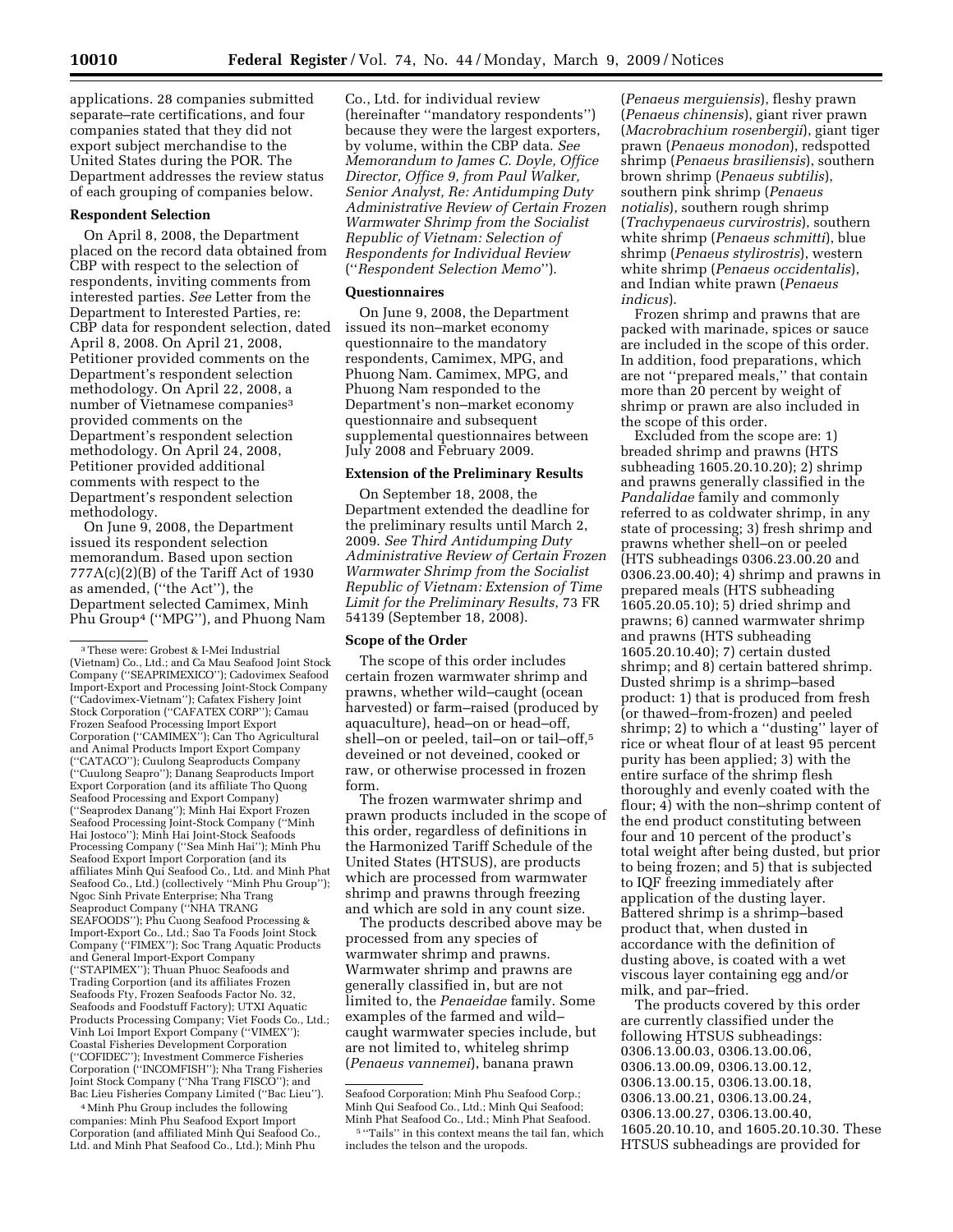convenience and for customs purposes only and are not dispositive, but rather the written description of the scope of this order is dispositive.

# **Preliminary Partial Rescission of Administrative Review**

As stated above, Vinh Hoan, Kim Anh, Quoc Viet, and CP Vietnam informed the Department that they did not export subject merchandise to the United States during the POR. The Department sent an inquiry to CBP to determine whether CBP entry data is consistent with these statements.6 With respect to Vinh Hoan and Quoc Viet, CBP has not provided any information that contradicted these companies' claims. Therefore, because the record indicates that Vinh Hoan and Quoc Viet did not sell subject merchandise to the United States during the POR, we are preliminarily rescinding this administrative review with respect to Vinh Hoan and Quoc Viet. *See* 19 CFR 351.213(d)(3). However, we are not preliminarily rescinding the instant administrative review with respect to Kim Anh and CP Vietnam, because CBP provided a response to the Department's inquiry that contradicted the no– shipment claims from Kim Anh and CP Vietnam. *See* Memorandum to the File, from Irene Gorelik, Senior Analyst, re: CBP Inquiry Results, dated March 2, 2009. We have requested information from the companies to address the discrepancy between the CBP data and the no–shipments certifications.7 Thus, pending additional information from the companies and CBP, we are not preliminarily rescinding the reviews with respect to Kim Anh and CP Vietnam. Therefore, the Department must preliminarily assign a rate to these companies. We note that Kim Anh and CP Vietnam have not provided any information on the record to indicate their eligibility for a rate separate from the Vietnam–wide entity. Consequently, we are preliminarily assigning Kim Anh and CP Vietnam the Vietnam–wide entity rate.

# **Vietnam–Wide Entity**

Upon initiation of the administrative review, we provided the opportunity for all companies upon which the review

was initiated to complete either the separate–rates application or certification. The separate–rate certification and separate–rate applications are available at: http:// ia.ita.doc.gov/download/nme–sep-rates/ vietnam–shrimp/AR0708/vietnam– shrimp-sr–cert–040708.pdf.

As noted above, Kim Anh and CP Vietnam did not apply for a separate rate in this administrative review. Therefore, Kim Anh and CP Vietnam will be part of the Vietnam–wide entity. Additionally, as stated above, 788 additional companies upon which a review was initiated did not apply for a separate rate. Because the Department preliminarily determines that there were exports of subject merchandise under review from Vietnamese producers/ exporters that did not demonstrate their eligibility for separate–rate status, the

8These companies are: AAAS Logistics; Agrimex; Amerasian Shipping Logistics Corp.; American Container Line; An Giang Fisheries Import and Export Joint Stock Company (Agifish); An Xuyen, Angiang Agricultural; Technology Service Company; Aquatic Products Trading Company; Bentre Aquaproduct Imports & Exports; Bentre Forestry and Aquaproduct Import-Export Company (''FAQUIMEX''); Bentre Frozen Aquaproduct Exports; Bentre Seafood Joint Stock; Beseaco, Binh Dinh Fishery Joint Stock; Ca Mau Seaproducts Exploitation and Service Corporation (''SES''); Camau Seafood Fty; Can Tho Seafood Exports; Cautre Enterprises; Chun Cheng Da Nang Co., Ltd.; Co Hieu; Cong Ty Do Hop Viet Cuong; Dao Van Manh; Dong Phuc Huynh; Dragon Waves Frozen Food Fty.; Duyen Hai Bac Lieu Company (''T.K. Co.''); Duyen Hai Foodstuffs Processing Factory (''COSEAFEX''); General Imports & Exports; Hacota; Hai Ha Private Enterprise; Hai Thuan Export Seaproduct Processing Co., Ltd. ; Hai Viet; Hai Viet Corporation (''HAVICO''); Hanoi Seaproducts Import Export Corporation (''Seaprodex Hanoi''); Seaprodex Hanoi; Hatrang Frozen Seaproduct Fty; Hoa Nam Marine Agricultural; Hoan An Fishery; Hoan Vu Marine Product Co., Ltd.; Hua Heong Food Ind Vietnam; Khanh Loi Trading; Kien Gang Sea Products Import - Export Company (Kisimex); Kien Gang Seaproduct Import and Export Company (''KISIMEX''); Konoike Vinatrans Logistics; Lamson Import-Export Foodstuffs Corporation; Long An Food Processing Export Joint Stock Company (''LAFOOCO''); Lucky Shing; Nam Hai; Nha Trang Company Limited; Nha Trang Fisheries Co. Ltd.; Pataya Food Industry (Vietnam) Ltd.; Phat Loc Seafood; Phung Hung Private Business; Saigon Orchide; Sea Product; Sea Products Imports & Exports; Seafood Company Zone II (''Thusaco2''); Seafood Processing Joint Stock Company No.9 (previously Seafood Processing Imports Exports); Seafoods and Foodstuff Factory; Seaprodex; Seaprodex Quang Tri; Sonacos; Song Huong ASC Import-Export Company Ltd.; Song Huong ASC Joint Stock Company; Special Aquatic Products Joint Stock Company (''Seaspimex''); SSC; T & T Co., Ltd.; Tacvan Frozen Seafoods Processing Export Company; Thami Shipping & Airfreight; Thang Long; Thanh Long; Thanh Doan Seaproducts Import; Thien Ma Seafood; Tourism Material and Equipment Company (Matourimex Hochiminh City Branch); Truc An Company; Trung Duc Fisheries Private Enterprise; V N Seafoods; Vien Thang Private Enterprise; Viet Nhan Company; Vietfracht Can Tho; Vietnam Northern Viking Technologie Co.; Vietnam Northern Viking Technology Co. Ltd.; Vietnam Tomec Co., Ltd.; Vilfood Co.; and Vita.

Vietnam–wide entity is now under review.

#### **Request for Revocation, In Part**

On February 29, 2008, Fish One, one of the non–selected separate rate respondents in this proceeding, requested an administrative review and revocation of the *Order*. Although the Department acknowledged the review request within the Initiation Notice, we inadvertently omitted Fish One's request for revocation within the Initiation Notice. On October 8, 2008, and January 2, 2009, Fish One filed comments arguing that the Department must comply with certain statutory and regulatory obligations related to revocation requests. Further, on January 8, 2009, Petitioner filed comments opposing Fish One's request for verification of its data.

In its initial request for revocation, Fish One argued that it has maintained three consecutive years of sales at not less than normal value. Fish One argued that, as a result of its alleged three consecutive years of no dumping, it is eligible for revocation under section 751(d)(1) of the Act and section 351.222(b)(2) of the Department's regulations.

We preliminarily determine not to revoke the *Order* with respect to Fish One. The Act affords the Department broad discretion to limit the number of respondents selected for individual review when the large number of review requests makes the individual calculation of dumping margins for all companies under review impracticable. Specifically, section 777A(c)(2) of the Act provides that if it is not practicable for the Department to make individual dumping margin determinations because of the large number of exporters or producers involved, the Department may determine margins for a reasonable number of exporters or producers. Although the Department's regulations set out rules and requirements for possible revocation of a dumping order, in whole or in part, based on an absence of dumping, it is silent on the applicability of this regulation when the Department has limited its examination under section 777A(c)(2) of the Act. The Department does not interpret the regulation as requiring it to conduct an individual examination of Fish One, or a verification of Fish One's data, where, as here, the Department determined to limit its examination to a reasonable number of exporters in accordance with section  $777A(c)(2)(B)$ , and Fish One was not one of the companies selected under this provision. To interpret the regulation as Fish One has proposed, *i.e.*, requiring the Department to analyze

 $^{\rm 6}$  The no-shipments-inquiry to CBP is at  $\ensuremath{http://}$ *addcvd.cbp.gov/* 

*index.asp?docID=9035204&qu=&vw=detail*. 7On February 18, 2009, and February 19, 2009, the Department released under administrative protective order (''APO'') the proprietary CBP data to counsel for Kim Anh and CP Vietnam, respectively. *See* Memoranda to the File from Irene Gorelik, Senior International Trade Compliance Analyst; re: Kim Anh Response Deadline and CP Vietnam No Shipments Inquiry, dated February 18, 2009, and February 19, 2009, respectively.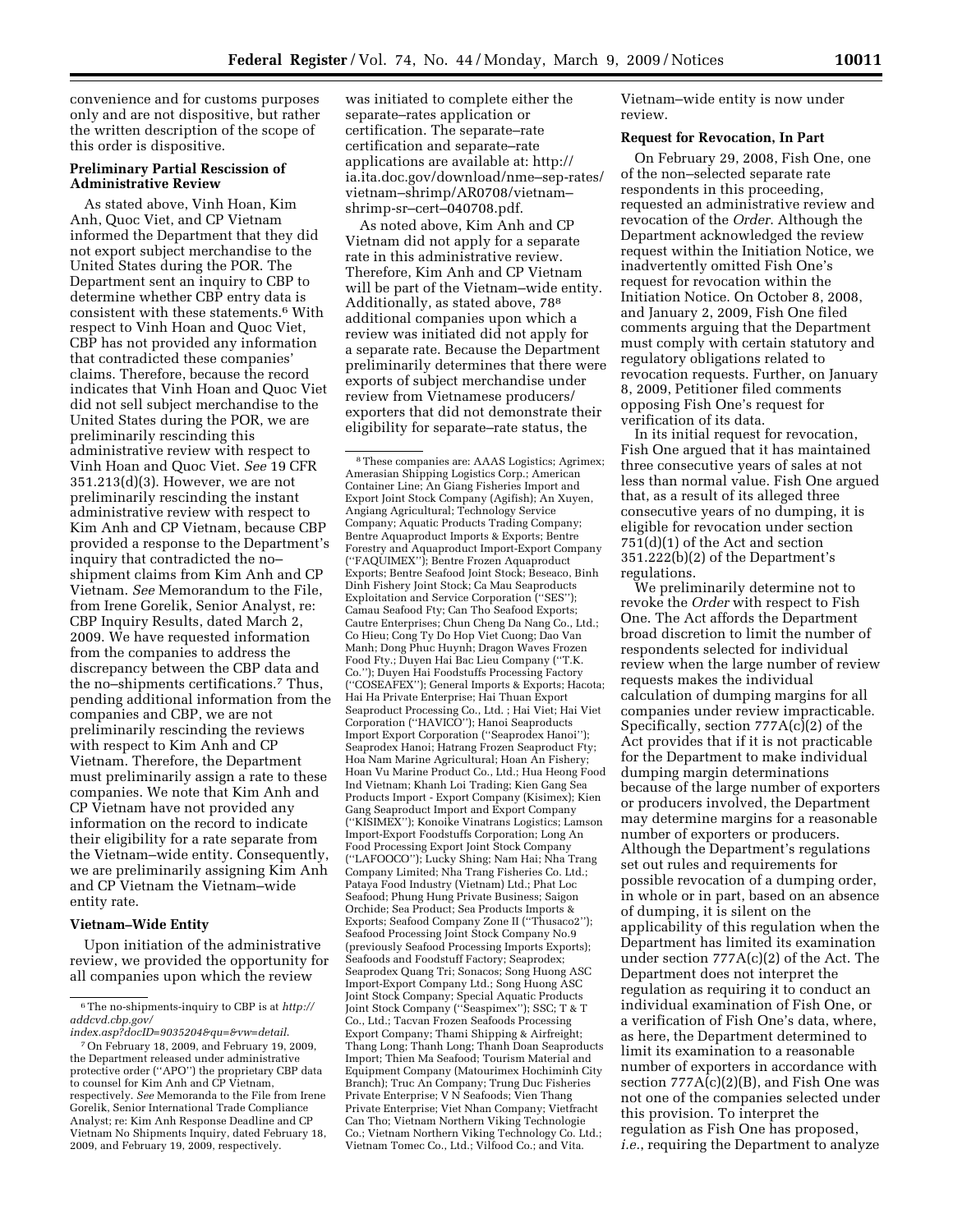and verify Fish One's reported data, would undermine the authority Congress provided the Department to limit its examination in cases, such as shrimp from Vietnam, where there are many respondents under review (over 100 in this case). Under Fish One's interpretation, the Department would be required to conduct individual reviews and verifications for any company requesting revocation, no matter how many such requests are received. The Department does not believe that such an interpretation is correct, nor warranted, under the Act. Nothing in the regulation requires the Department to conduct an individual examination and verification when the Department has limited its review, under section 777A(c)(2). As explained above, Fish One was not selected for individual review because, pursuant to 777A(c)(2)(B) of the Act, the Department selected the three largest exporters, by volume. *See Respondent Selection Memo*. Thus, because we have not selected Fish One for individual examination, we preliminarily determine not to revoke the *Order* with respect to Fish One.

However, Fish One filed a timely separate–rate certification, as evidence of its continued eligibility for a separate rate. Thus, the Department considers Fish One a cooperative respondent eligible for a separate rate. Moreover, as the Department has calculated positive margins for all three selected respondents in these preliminary results, we are assigning a separate rate to all SR respondents equal to the weighted average of the three calculated margins. *See* ''Rate for Non–Selected Companies'' section below.

## **Verification**

Pursuant to 19 CFR 351.307(b)(iv), between January 12 and January 16, 2009, we conducted a verification of Phuong Nam's sales and factors of production (''FOP''). *See Certain Frozen Warmwater Shrinp from the Socialist Republic of Vietnam: Verification of Sales and Factors of Production for Phuong Nam Co., Ltd. (''Phuong Nam'')*, dated March 2, 2009.

# **Surrogate Country and Surrogate Values**

On September 11, 2008, the Department sent interested parties a letter requesting comments on surrogate country selection and information pertaining to valuing factors of production. Camimex and MPG submitted surrogate country comments on January 5, 2009. Petitioner filed rebuttal surrogate country comments on January 8, 2009, opposing Camimex and MPG's request for the Department to select Bangladesh as the surrogate country.

On January 30, 2009, Phuong Nam, MPG, Camimex and Petitioner submitted surrogate value data. On February 3, 2009, MPG and Camimex commented on Petitioner's surrogate value data submission dated January 30, 2009. On February 4, 2009, Petitioner filed additional surrogate value data. On February 10, 2009, Petitioner filed pre– preliminary results comments with respect to the calculation methodology used to convert the shrimp surrogate values to the same basis as the respondents' reported data. On February 11, 2009, Phuong Nam filed comments rebutting Petitioner's surrogate value data dated February 10, 2009.

For a detailed account of the Department's surrogate country selection, please *see* the ''Surrogate Country'' section below.

#### **Non–Market Economy Country Status**

In every case conducted by the Department involving Vietnam, Vietnam has been treated as a non–market economy (''NME'') country. In accordance with section 771(18)(C)(i) of the Act, any determination that a foreign country is an NME country shall remain in effect until revoked by the administering authority. *See Certain Frozen Fish Fillets From the Socialist Republic of Vietnam: Notice of Preliminary Results and Partial Rescission of the Third Antidumping Duty Administrative Review*, 72 FR 53527 (September 19, 2007) (unchanged in final results). None of the parties to this proceeding have contested such treatment. Accordingly, we calculated the NV in accordance with section 773(c) of the Act, which applies to NME countries.

### **Separate Rates Determination**

A designation as an NME remains in effect until it is revoked by the Department. See section 771(18)(C) of the Act. Accordingly, there is a rebuttable presumption that all companies within Vietnam are subject to government control and, thus, should be assessed a single antidumping duty rate. It is the Department's standard policy to assign all exporters of the merchandise subject to review in NME countries a single rate unless an exporter can affirmatively demonstrate an absence of government control, both in law (*de jure*) and in fact (*de facto*), with respect to exports. To establish whether a company is sufficiently independent to be entitled to a separate, company–specific rate, the Department analyzes each exporting entity in an

NME country under the test established in the *Final Determination of Sales at Less than Fair Value: Sparklers from the People's Republic of China*, 56 FR 20588 (May 6, 1991) (''*Sparklers*''), as amplified by the *Notice of Final Determination of Sales at Less Than Fair Value: Silicon Carbide from the People's Republic of China*, 59 FR 22585 (May 2, 1994) (''*Silicon Carbide*'').

For this administrative review, the Department received a total of 28 separate–rate certifications.9 Of those 28 separate–rate certifications, three were submitted by the mandatory respondents, whose eligibility for a separate rate was analyzed within their respective questionnaire responses. Therefore, the Department analyzed 25 separate–rate certifications for companies upon which the administrative review was initiated, but not selected for individual review. Of those 25 separate–rate certifications, the Department noted that separate–rate certifications filed by seven exporters<sup>10</sup> showed that these seven companies claimed to have undergone changes in name, legal and/or corporate structure during the POR. A separate–rate certification is not the proper vehicle by which a company that has undergone name or other corporate changes should request a separate rate. Accordingly, for purposes of these preliminary results, the Department has examined the separate–rate eligibility of the respondents prior to any name or other corporate change. On December 9, 2008, the Department notified these seven respondents that any claims of successor–in-interest by these companies must be requested within the context of a changed circumstance review request. *See* Department's letter dated December 9, 2009. The Department intends to take into account the final results of any changed circumstances review that has been requested, initiated, and completed before the final results of this review.

Lastly, one separate rate company, Amanda Foods (Vietnam) Limited, reported that it is wholly owned by

10These exporters are: Cadovimex, CATACO, Stapimex, UTXI, Bac Lieu, Minh Hai Export Frozen Seafood Processing Joint Stock Company, and Thuan Phuoc.

<sup>9</sup>For firms previously awarded separate rate status, the Department allows those firms to file a separate-rate certification, provided that the company did not undergo changes in status since the previous granting period. Additionally, firms that did not hold a separate rate in a previous granting period may not use a separate-rate certification, but, instead must submit a separaterate application for separate rate status. *See*  separate-rate certificate issued by the Department on April 8, 2008; available at: http://ia.ita.doc.gov/ download/nme-sep-rates/vietnam-shrimp/AR0708/ vietnam-shrimp-sr-cert-040708.pdf.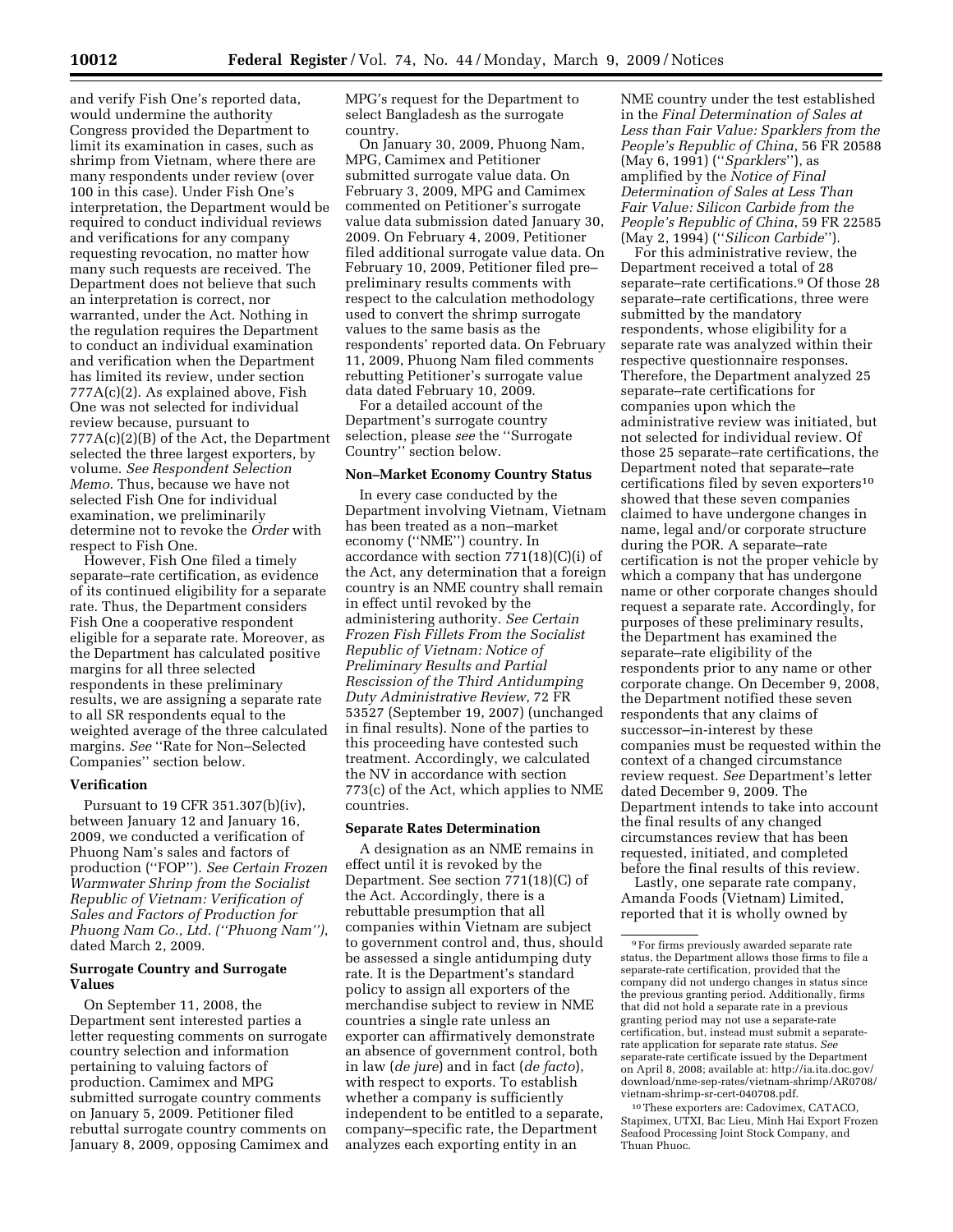individuals or companies located in a market economy in its separate–rate application. Therefore, because it is wholly foreign–owned, and we have no evidence indicating that its export activities are under the control of the Vietnamese government, a further separate rates analysis is not necessary to determine whether this company is independent from government control.11 Accordingly, we have preliminarily granted a separate rate to Amanda Foods (Vietnam) Limited.

## A. Absence of *De Jure* Control

The Department considers the following *de jure* criteria in determining whether an individual company may be granted a separate rate: (1) an absence of restrictive stipulations associated with an individual exporter's business and export licenses; and (2) any legislative enactments decentralizing control of companies.

Although the Department has previously assigned a separate rate to the companies eligible for a separate rate in the instant proceeding, it is the Department's policy to evaluate separate rates questionnaire responses each time a respondent makes a separate rates claim, regardless of whether the respondent received a separate rate in the past. *See Manganese Metal from the People's Republic of China, Final Results and Partial Rescission of Antidumping Duty Administrative Review*, 63 FR 12440 (March 13, 1998).

In this review, MPG, Camimex, and Phuong Nam submitted complete responses to the separate rates section of the Department's NME questionnaire. The evidence submitted by these companies includes government laws and regulations on corporate ownership, business licenses, and narrative information regarding the companies' operations and selection of management. The evidence provided by these companies supports a finding of a *de jure* absence of government control over their export activities. Additionally, 25 participating separate

rate companies/groups<sup>12</sup> submitted timely separate rate certifications. The seven respondents noted in footnote 10 are included in this group of 25. However, as stated above, the Department will examine the separate– rate eligibility of those respondents prior to any name or other corporate change until a successor–in-interest determination is made with respect to the new entities.

We have no information in this proceeding that would cause us to reconsider this determination. Thus, we believe that the evidence on the record supports a preliminary finding of an absence of *de jure* government control based on: (1) an absence of restrictive stipulations associated with the exporter's business license; and (2) the legal authority on the record decentralizing control over the respondents.13

## B. Absence of *De Facto* Control

The absence of *de facto* government control over exports is based on whether the Respondent: (1) sets its own export prices independent of the government and other exporters; (2) retains the proceeds from its export sales and makes independent decisions regarding the disposition of profits or financing of losses; (3) has the authority to negotiate and sign contracts and other

12The non-selected respondents of this administrative review seeking a separate rate are: Amanda Foods (Vietnam) Ltd., Bac Lieu Fisheries Company Limited (''Bac Lieu''), Ca Mau Seafood Joint Stock Company (''SEAPRIMEXCO''), Cadovimex Seafood Import-Export and Processing Joint Stock Company ("CADOVIMEX"), Cantho Animal Fisheries Product Processing Export Enterprise (Cafatex), Cam Ranh Seafoods Processing Enterprise Company (''Camranh Seafoods''), Can Tho Agricultural and Animal Product Import Export Company (''CATACO''), Coastal Fisheries Development Corporation (''COFIDEC''), Cuulong Seaproducts Company (''Cuulong Seapro''), Danang Seaproducts Import Export Corporation (''Seaprodex Danang'') and affiliate Tho Quang Seafood Processing & Export Company, Grobest & I-Mei Industrial (Vietnam) Co., Ltd., Investment Commerce Fisheries Corporation (''Incomfish''), Minh Hai Export Frozen Seafood Processing Joint-Stock Company (''Minh Hai Jostoco''), Minh Hai Joint-Stock Seafoods Processing Company (''Seaprodex Minh Hai''), Ngoc Sinh Private Enterprise, Nha Trang Fisheries Joint Stock Company (''Nha Trang Fisco''), Nha Trang Seaproduct Company (''Nha Trang Seafoods''), Phu Cuong Seafood Processing & Import-Export Co., Ltd., Sao Ta Foods Joint Stock Company (''FIMEX''), Soc Trang Aquatic Products and General Import Export Company (''Stapimex''), Thuan Phuoc Seafoods and Trading Corporation (and its affiliates), UTXI Aquatic Products Processing Company, Viet Foods Co., Ltd., Viet Hai Seafood Co., Ltd. a/k/a Vietnam Fish One Co., Ltd. (Fish One), Vinh Loi Import Export Company (''VIMEX'').

13This preliminary finding applies to the three mandatory respondents of this administrative review: MPG, Camimex, and Phuong Nam, and the non-selected respondents eligible for a separate rate listed in the preceding footnote.

agreements; and (4) has autonomy from the government regarding the selection of management. *See Silicon Carbide*, 59 FR at 22587; *Sparklers*, 56 FR at 20589; *see also Notice of Final Determination of Sales at Less Than Fair Value: Furfuryl Alcohol from the People's Republic of China*, 60 FR 22544, 22545 (May 8, 1995).

In their questionnaire responses, MPG, Camimex, and Phuong Nam submitted evidence indicating an absence of *de facto* government control over their export activities. Specifically, this evidence indicates that: (1) each company sets its own export prices independent of the government and without the approval of a government authority; (2) each company retains the proceeds from its sales and makes independent decisions regarding the disposition of profits or financing of losses; (3) each company has a general manager, branch manager or division manager with the authority to negotiate and bind the company in an agreement; (4) the general manager is selected by the board of directors or company employees, and the general manager appoints the deputy managers and the manager of each department; and (5) there is no restriction on any of the companies use of export revenues. Therefore, the Department preliminarily finds that MPG, Camimex, and Phuong Nam, and the separate rate companies have established *prima facie* that they qualify for separate rates under the criteria established by *Silicon Carbide*  and *Sparklers*.

#### **Rate for Non–Selected Companies**

Based on timely requests from individual exporters and Petitioner, the Department originally initiated this review with respect to 110 companies/ groups. In accordance with section 777A(c)(2)(B) of the Act, the Department employed a limited examination methodology, as it did not have the resources to examine all companies for which a review request was made. As stated previously, the Department selected three exporters, MPG, Camimex, and Phuong Nam as mandatory respondents in this review. Twenty–five additional companies submitted timely information as requested by the Department and remain subject to review as cooperative separate rate respondents.

We note that the statute and the Department's regulations do not directly address the establishment of a rate to be applied to individual companies not selected for examination where the Department limited its examination in an administrative review pursuant to section 777A(c)(2) of the Act. The

<sup>11</sup>*See e.g.*, *Notice of Final Determination of Sales at Less Than Fair Value: Creatine Monohydrate from the People's Republic of China*, 64 FR 71104- 05 (December 20, 1999) (where the respondent was wholly foreign-owned and, thus, qualified for a separate rate). *See also Certain Frozen Warmwater Shrimp from the Socialist Republic of Vietnam: Preliminary Results, Preliminary Partial Rescission and Final Partial Rescission of the Second Administrative Review* 73 FR 12127 (March 6, 2008), unchanged in *Certain Frozen Warmwater Shrimp From the Socialist Republic of Vietnam: Final Results and Final Partial Rescission of Antidumping Duty Administrative Review*, 73 FR 52273 (September 9, 2008) (''*Vietnam Shrimp AR2*'').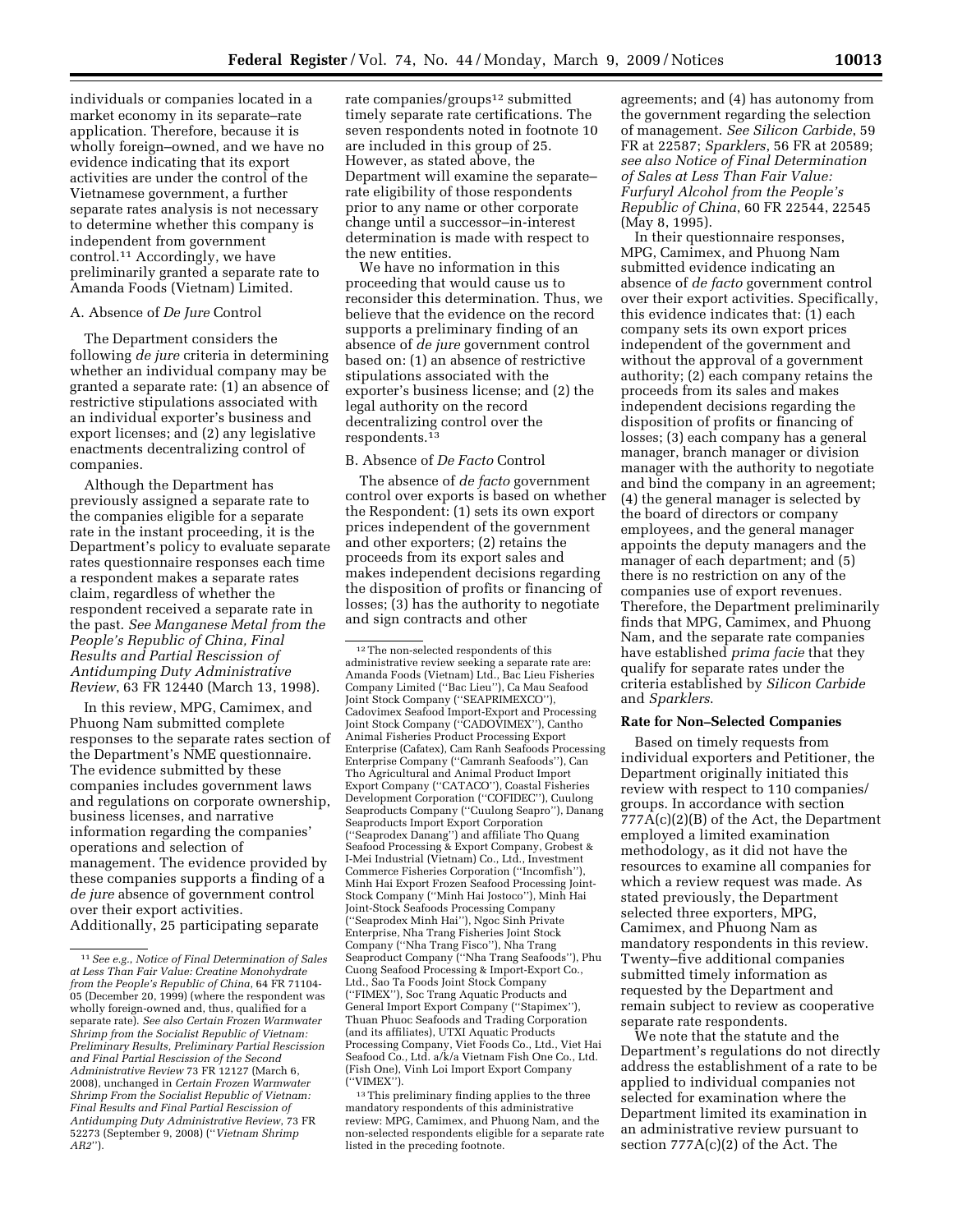Department's practice in this regard, in cases involving limited selection based on exporters accounting for the largest volumes of trade, has been to look to section 735(c)(5) of the Act, which provides instructions for calculating the all–others rate in an investigation, for guidance. Consequently, the Department generally weight–averages the rates calculated for the mandatory respondents, excluding zero and *de minimis* rates and rates based entirely on adverse facts available (''AFA''), and applies that resulting weighted–average margin to non–selected cooperative separate–rate respondents. *See*, *e.g.*, *Wooden Bedroom Furniture From the People's Republic of China: Preliminary Results of Antidumping Duty Administrative Review, Preliminary Results of New Shipper Review and Partial Rescission of Administrative Review*, 73 FR 8273 (February 13, 2008) (unchanged in final results). Consequently, consistent with our practice, we have preliminarily established a weighted–average margin for the separate–rate respondents based on the rates we calculated for the three mandatory respondents, excluding any rates that are zero, *de minimis*, or based entirely on AFA. *See Antidumping Duty Administrative Review of Certain Frozen Warmwater Shrimp from the Socialist Republic of Vietnam: Preliminary Results Simple–Averaged Margin for Separate Rate Respondents*, dated March 2, 2009. For the Vietnam–wide entity, we have assigned the entity's current rate and only rate ever determined for the entity in this proceeding.

## **Surrogate Country**

When the Department is investigating imports from an NME country, section 773(c)(1) of the Act directs it to base NV, in most circumstances, on the NME producer's FOPs, valued in a surrogate market economy country or countries considered to be appropriate by the Department. In accordance with section 773(c)(4) of the Act, in valuing the FOPs, the Department shall utilize, to the extent possible, the prices or costs of FOPs in one or more market economy countries that are: (1) at a level of economic development comparable to that of the NME country; and (2) significant producers of comparable merchandise. The sources of the surrogate factor values are discussed under the ''Normal Value'' section below and in *Memorandum to the File through Catherine Bertrand, Program Manager, Office 9 from Irene Gorelik, Senior Analyst, Office 9; Third Antidumping Duty Administrative Reviews of Certain Frozen Warmwater* 

*Shrimp from the Socialist Republic of Vietnam: Surrogate Values for the Preliminary Results*, dated March 2, 2009 (''*Factor Valuation Memo*'').

Pursuant to its practice, the Department received a list of potential surrogate countries from the Office of Policy (''OP'').14 The OP determined that Bangladesh, Pakistan, India, Sri Lanka, and Indonesia were at a comparable level of economic development to Vietnam. *See Surrogate Country List*. The Department considers the five countries identified by the OP in its Surrogate Country List as ''equally comparable in terms of economic development.'' *Id*. Thus, we find that Bangladesh, Pakistan, India, Sri Lanka, and Indonesia are all at an economic level of development equally comparable to that of Vietnam.

Also, based on publicly available data published by the Food and Agricultural Organization (''FAO'') of the United Nations' FishStat Database (''FishStat''), we obtained world production data of frozen warmwater shrimp. Specifically, the Department has reviewed the data from FishStat which shows that Bangladesh, Indonesia, India, Pakistan, and Sri Lanka all produce the identical merchandise. *See* Memorandum to the File from Irene Gorelik, Senior Analyst, Re: Third Administrative Review of Certain Warmwater Shrimp from Vietnam: Fishstat Data, dated March 2, 2009. Therefore, all countries are being considered as an appropriate surrogate country for Vietnam because each country produces the identical merchandise. Moreover, according to FishStat, in 2005, the most recent year for which FishStat export statistics are available, Bangladesh, Indonesia, and India, are all significant producers of comparable merchandise. *See id*. Though both Pakistan and Sri Lanka export frozen shrimp, the quantities they export do not qualify them as significant producers of the subject merchandise. As Bangladesh, Indonesia, and India are all significant producers of comparable merchandise, the Department must look to data considerations when choosing the most appropriate surrogate country from among these countries.

With regard to India and Indonesia, the record contains publicly available surrogate factor value information for some factors. MPG and Camimex provided data for both Indonesia and

Bangladesh from a study conducted by the Network of Aquaculture Centres in Asia–Pacific (''NACA''), an intergovernmental organization affiliated with the UN's Food and Agriculture Organization (''FAO''). However, unlike the Bangladeshi data within the NACA study, the Indonesian shrimp data is limited and does not satisfy as many factors of the Department's data selection criteria (*e.g.*, broad–market average). Thus, Indonesia is not the most appropriate surrogate country for purposes of this review. With respect to India, the only shrimp value on the record is ranged data obtained from one Indian respondent's data in the current administrative review of warmwater shrimp from India, which also does not satisfy as many factors of the Department's data selection criteria (*e.g.*, public availability, broad–market average).

The Department's practice when selecting the best available information for valuing FOPs, in accordance with section 773(c)(1) of the Act, is to select, to the extent practicable, surrogate values which are product–specific, representative of a broad market average, publicly available, contemporaneous with the POR and exclusive of taxes and duties.15 As a general matter, the Department prefers to use publicly available data representing a broad market average to value surrogate values. *See id*. The Department notes that the value of the main input, head–on, shell–on (''HOSO'') shrimp, is a critical factor of production in the dumping calculation as it accounts for a significant percentage of normal value. Moreover, the ability to value shrimp on a count size basis is a significant consideration with respect to the data available on the record.

The Department notes that the mandatory respondents and Petitioner submitted count–size specific shrimp data and equally comparable surrogate company financial statements from shrimp processors. Therefore, availability of count–size specific data or surrogate financial ratios on this record is not the determining factor in selecting a surrogate country for this review.

However, the Bangladeshi shrimp values within the NACA study are compiled by the UN's FAO from actual pricing records kept by Bangladeshi

<sup>14</sup>*See Memorandum from Carole Showers, Acting Director, Office of Policy, to Catherine Bertrand, Program Manager, AD/CVD Enforcement, Office 9: Administrative Review of Certain Warmwater Shrimp from Vietnam: Request for a List of Surrogate Countries*, dated July 29, 2008 (''*Surrogate Country List*'') from the OP.

<sup>15</sup>*See Fresh Garlic from the People's Republic of China: Final Results and Partial Rescission of the Eleventh Administrative Review and New Shipper Reviews*, 72 FR 34438 (June 22, 2007) and accompanying Issues and Decision Memorandum at Comment 2A.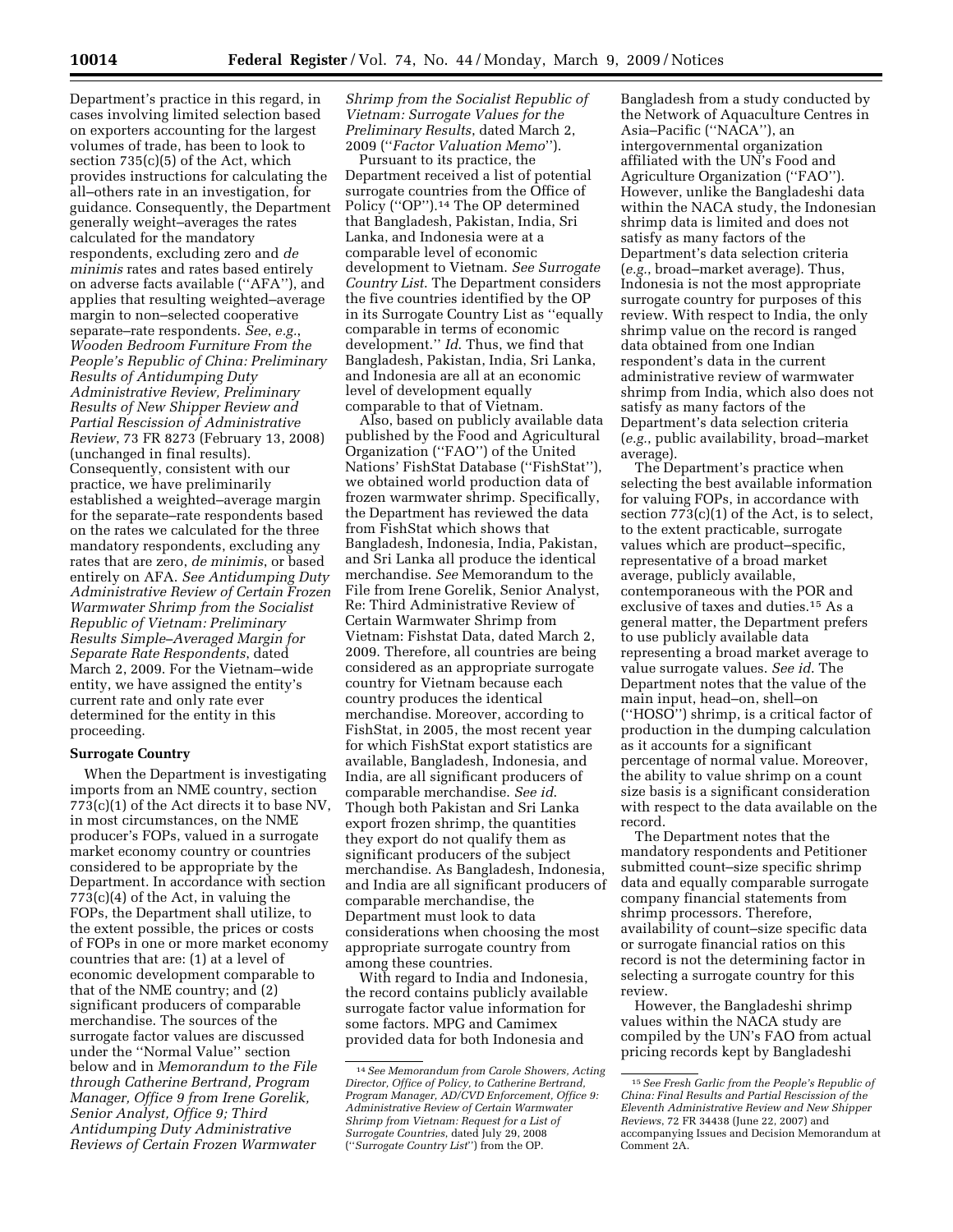farmers, traders, depots, agents, and processors. *See Factor Valuation Memo*. The Bangladeshi shrimp values within the NACA study represent a broad– market average and are publicly available, unlike those of the single Indian processor. Therefore, with respect to the data considerations, because the record contains shrimp values for Bangladesh that better meet our selection criteria than the India source, we are selecting Bangladesh as the surrogate country.

In this regard, given the above–cited facts, we find that the information on the record shows that Bangladesh is an appropriate surrogate country because Bangladesh is at a similar level of economic development pursuant to section  $773(c)(4)$  of the Act, is a significant producer of comparable merchandise, and has reliable, publicly available data representing a broad– market average for surrogate valuation purposes.

In accordance with 19 CFR 351.301(c)(3)(ii), for the final results in an antidumping administrative review, interested parties may submit publicly available information to value FOPs within 20 days after the date of publication of these preliminary results.16

## **U.S. Price**

## A. Export Price

In accordance with section 772(a) of the Act, we calculated the export price (''EP'') for sales to the United States for Camimex and Phuong Nam because the first sale to an unaffiliated party was made before the date of importation and the use of constructed export price (''CEP'') was not otherwise warranted. Additionally, we calculated the EP for a portion of MPG's sales to the United States. We calculated EP based on the price to unaffiliated purchasers in the United States. In accordance with section 772(c) of the Act, as appropriate, we deducted from the starting price to unaffiliated purchasers foreign inland freight and brokerage and handling. Each of these services was either

provided by an NME vendor or paid for using an NME currency. Thus, we based the deduction of these movement charges on surrogate values. Additionally, for international freight provided by a market economy provider and paid in U.S. dollars, we used the actual cost per kilogram of the freight. *See Factor Valuation Memo* for details regarding the surrogate values for movement expenses.

#### B. Constructed Export Price

For the majority of MPG's sales, we based U.S. price on CEP in accordance with section 772(b) of the Act, because sales were made on behalf of the Vietnam–based company by its U.S. affiliate to unaffiliated purchasers in the United States. For these sales, we based CEP on prices to the first unaffiliated purchaser in the United States. Where appropriate, we made deductions from the starting price (gross unit price) for foreign movement expenses, international movement expenses, U.S. movement expenses, and appropriate selling adjustments, in accordance with section  $772(c)(2)(A)$  of the Act.

In accordance with section  $772(d)(1)$ of the Act, we also deducted those selling expenses associated with economic activities occurring in the United States. We deducted, where appropriate, commissions, inventory carrying costs, credit expenses, and indirect selling expenses. Where foreign movement expenses, international movement expenses, or U.S. movement expenses were provided by Vietnam service providers or paid for in Vietnamese Dong, we valued these services using surrogate values (*see*  ''Factors of Production'' section below for further discussion). For those expenses that were provided by a market–economy provider and paid for in market–economy currency, we used the reported expense. Due to the proprietary nature of certain adjustments to U.S. price, for a detailed description of all adjustments made to U.S. price for all three mandatory respondents, *see Memorandum to the File, through Catherine Bertrand, Program Manager, Office 9, from Irene Gorelik, Senior Analyst, Office 9; Company Analysis Memorandum in the Antidumping Duty Administrative Review of Certain Frozen Warmwater Shrimp from the Socialist Republic of Vietnam; Minh Phu Group*, dated March 2, 2009 (''*MPG Analysis Memo*''); *Memorandum to the File, through Catherine Bertrand, Program Manager, Office 9, from Blaine Wiltse, Analyst, Office 9; Company Analysis Memorandum in the Antidumping Duty Administrative Review of Certain Frozen* 

*Warmwater Shrimp from the Socialist Republic of Vietnam; Phuong Nam Co., Ltd.*, dated March 2, 2009 (''*Phuong Nam Analysis Memo*''); and *Memorandum to the File, through Catherine Bertrand, Program Manager, Office 9, from Robert Palmer, Analyst, Office 9; Company Analysis Memorandum in the Antidumping Duty Administrative Review of Certain Frozen Warmwater Shrimp from the Socialist Republic of Vietnam; Camimex*, dated March 2, 2009 (''*Camimex Analysis Memo*'').

## **Normal Value**

## 1. Methodology

Section 773(c)(1)(B) of the Act provides that the Department shall determine the NV using a FOP methodology if the merchandise is exported from an NME and the information does not permit the calculation of NV using home–market prices, third–country prices, or constructed value under section 773(a) of the Act. The Department bases NV on the FOPs because the presence of government controls on various aspects of NMEs renders price comparisons and the calculation of production costs invalid under the Department's normal methodologies.

#### 2. Factor Valuations

In accordance with section 773(c) of the Act, we calculated NV based on FOPs reported by respondents for the POR, except as noted above. To calculate NV, we multiplied the reported per–unit factor–consumption rates by publicly available Bangladeshi surrogate values. In selecting the surrogate values, we considered the quality, specificity, and contemporaneity of the data. As appropriate, we adjusted input prices by including freight costs to make them delivered prices. Specifically, we added to Bangladeshi import surrogate values a surrogate freight cost using the shorter of the reported distance from the domestic supplier to the factory of production or the distance from the nearest seaport to the factory of production where appropriate. This adjustment is in accordance with the Court of Appeals for the Federal Circuit's decision in *Sigma Corp. v. United States*, 117 F. 3d 1401, 1407– 1408 (Fed. Cir. 1997). Where we did not use Bangladeshi Import Statistics, we calculated freight based on the reported distance from the supplier to the factory.

With regard to surrogate values and the market–economy input values, we have disregarded prices that we have

<sup>16</sup> In accordance with 19 CFR 351.301(c)(1), for the final results of this administrative review, interested parties may submit factual information to rebut, clarify, or correct factual information submitted by an interested party less than ten days before, on, or after, the applicable deadline for submission of such factual information. However, the Department notes that 19 CFR 351.301(c)(1) permits new information only insofar as it rebuts, clarifies, or corrects information recently placed on the record. *See Glycine from the People's Republic of China: Final Results of Antidumping Duty Administrative Review and Final Rescission, in Part*, 72 FR 58809 (October 17, 2007) and accompanying Issues and Decision Memorandum at Comment 2.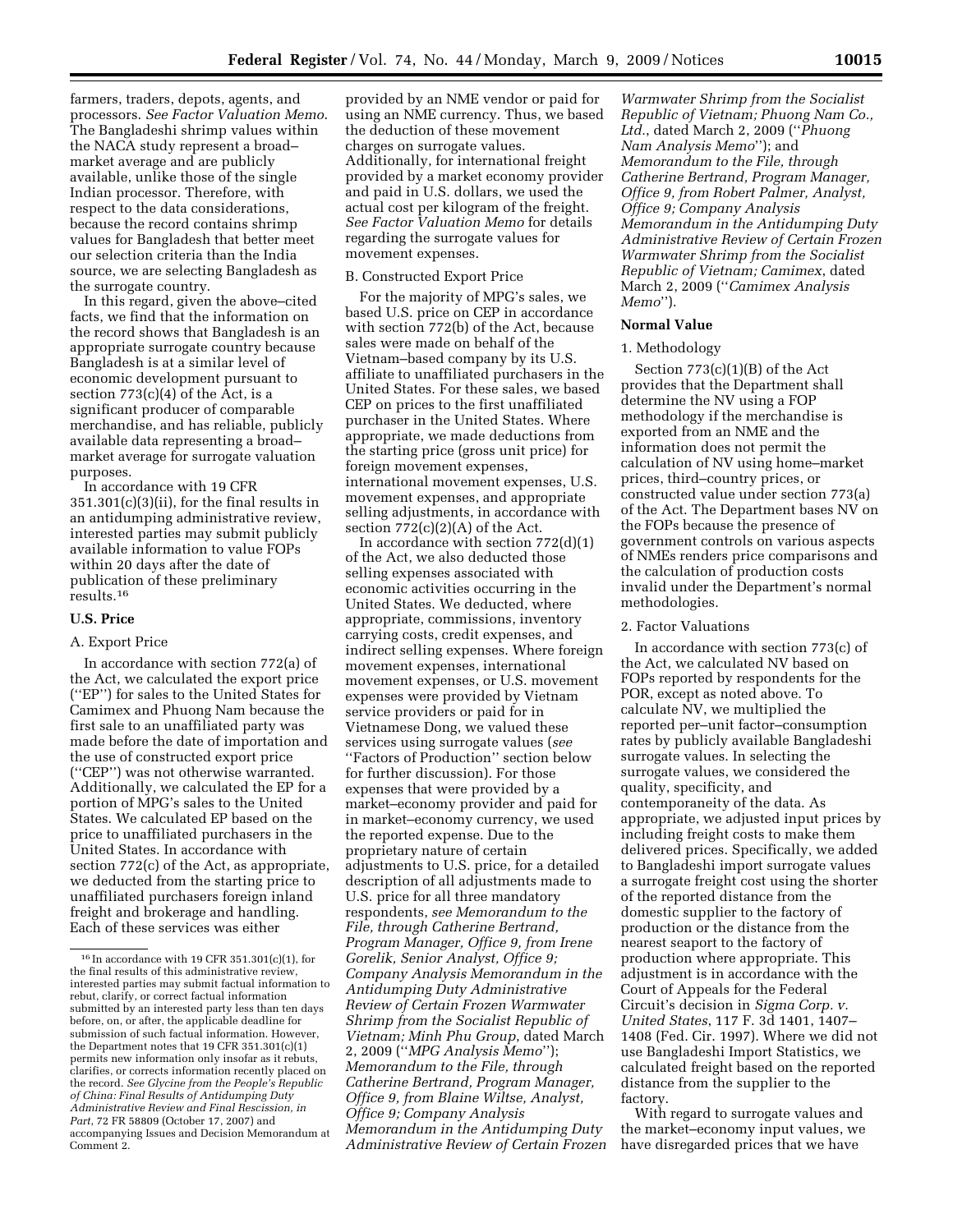reason to believe or suspect may be subsidized. We have reason to believe or suspect that prices of inputs from Indonesia, South Korea, Thailand, and India may have been subsidized. We have found in other proceedings that these countries maintain broadly available, non–industry-specific export subsidies and, therefore, it is reasonable to infer that all exports to all markets from these countries may be subsidized. *See Notice of Final Determination of Sales at Less Than Fair Value and Negative Final Determination of Critical Circumstances: Certain Color Television Receivers From the People's Republic of China*, 69 FR 20594 (April 16, 2004) (''*CTVs from the PRC*''), and accompanying Issues and Decision Memorandum at Comment 7; *see also Certain Cut–to-Length Carbon Steel Plate from Romania: Notice of Final Results and Final Partial Rescission of Antidumping Duty Administrative Review*, 70 FR 12651 (March 15, 2005), and accompanying Issues and Decision Memorandum at Comment 4. The legislative history of the Act provides that in making its determination as to whether input values may be subsidized, the Department is not required to conduct a formal investigation, rather, Congress directed the Department to base its decision on information that is available to it at the time it makes its determination. *See Omnibus Trade and Competitiveness Act of 1988, Conference Report to Accompanying, H.R. Rep. 100–576 at 590* (1988).

Therefore, based on the information currently available, we have not used prices from these countries either in calculating the Bangladeshi import– based surrogate values or in calculating market–economy input values. In instances where a market–economy input was obtained solely from suppliers located in these countries, we used Bangladeshi import–based surrogate values to value the input.

With respect to certain purchases made by all three mandatory respondents, the Department noted that the purchase prices for certain inputs used to produce subject merchandise were from a country that we believe or suspect maintains broadly available, non–industry-specific export subsidies. As a result, we have, instead, used a surrogate value for those inputs. For further detail, *see MPG Analysis Memo*, *Phuong Nam Analysis Memo*, and *Camimex Analysis Memo*.

## **Raw Shrimp Value**

The Department notes that the mandatory respondents and Petitioner submitted Bangladeshi shrimp values

with which to value the main input, raw shrimp. Phuong Nam submitted Bangladeshi shrimp values obtained from a single processor, Apex Foods Limited. Petitioner submitted shrimp values based on a survey of several Bangladeshi shrimp processors. As stated above, MPG and Camimex submitted data contained in the NACA study compiled by the UN's FAO.

As stated above, the Department's practice when selecting the best available information for valuing FOPs is to select, to the extent practicable, surrogate values which are product– specific, representative of a broad market average, publicly available, contemporaneous with the POR and exclusive of taxes and duties. Phuong Nam's submitted shrimp values from Apex Foods Limited, although publicly available, are from a single Bangladeshi shrimp producer of comparable merchandise, thus does not represent a broad market average of prices. Further, with respect to Petitioner's submitted shrimp values obtained from a survey of several Bangladeshi shrimp producers, we note that the authors of the survey averaged the shrimp prices they collected for business confidentiality reasons, thus the underlying data are not publicly available.17 The Department prefers using public data, when available, with which to value the FOPs. *See e.g.*, *Fresh Garlic from the People's Republic of China: Final Results and Partial Rescission of Antidumping Duty Administrative Review and Final Results of New Shipper Reviews*, 71 FR 26329 (May 4, 2006) and accompanying Issues and Decision Memorandum at Comment 7; *see also Saccharin from the People's Republic of China: Final Results and Partial Rescission of Antidumping Duty Administrative Review*, 71 FR 7515 (February 13, 2006) and accompany Issued and Decision Memorandum at Comment 5. Therefore, to value the main input, head–on, shell–on shrimp, the Department used data contained in the NACA study.18

Additionally, Petitioners filed pre– preliminary results comments with respect to the calculation steps required to adjust the HOSO shrimp surrogate values to the ''headless, shell–on'' (''HLSO'') shrimp consumption reported by the mandatory respondents. Consequently, we reviewed the adjustment methodology and concluded that the Department has overlooked a calculation step within the methodology in adjusting the surrogate value data to the respondents' shrimp consumption data, taking into account different bases of reported data. Specifically, the surrogate value data is on a HOSO, pieces per kilogram basis, while the respondents' data is on a HLSO, pieces per pound basis. The Department has added an additional step in the HLSO to HOSO adjustment, such that the surrogate value data and shrimp consumption data upon which accurate margin calculations rely are on the same bases with respect to units of measure and HOSO. *See Factor Valuation Memo*  for a detailed description of each step within the conversion methodology.

The Department used United Nations ComTrade Statistics, provided by the United Nations Department of Economic and Social Affairs' Statistics Division, as its primary source of Bangladeshi surrogate value data.19 The data represents cumulative values for the calendar year 2006, for inputs classified by the Harmonized Commodity Description and Coding System number. For each input value, we used the average value per unit for that input imported into Bangladesh from all countries that the Department has not previously determined to be NME countries. Import statistics from countries that the Department has determined to be countries which subsidized exports (*i.e.*, Indonesia, Korea, Thailand, and India) and imports from unspecified countries also were excluded in the calculation of the average value. *See CTVs from the PRC*, 69 FR 20594 (April 16, 2004).

It is the Department's practice to calculate price index adjustors to inflate or deflate, as appropriate, surrogate values that are not contemporaneous with the POR using the wholesale price index (''WPI'') for the subject country. *See Notice of Preliminary Determination of Sales at Less Than Fair Value and Postponement of Final Determination: Hand Trucks and Certain Parts Thereof from the People's Republic of China*, 69 FR 29509 (May 24, 2004). However, in this case, a WPI was not available for Bangladesh. Therefore, where publicly available information contemporaneous with the POR with which to value factors could not be obtained, surrogate values were adjusted using the Consumer Price Index rate for Bangladesh, or the WPI for India or Indonesia (for certain surrogate values where Bangladeshi data could not be obtained), as published in the

<sup>17</sup>*See* Petitioner's Submission dated February 4, 2009, at Attachment I, page 3. *See also Vietnam Shrimp AR2* at Comment 2 (where the Department rejected shrimp surrogate values obtained from price quotes or ranged proprietary data).

<sup>18</sup>For a detailed explanation of the Department's valuation of shrimp, see *Factor Valuation Memo*.

<sup>19</sup>This can be accessed online at: *http:// www.unstats.un.org/unsd/comtrade/*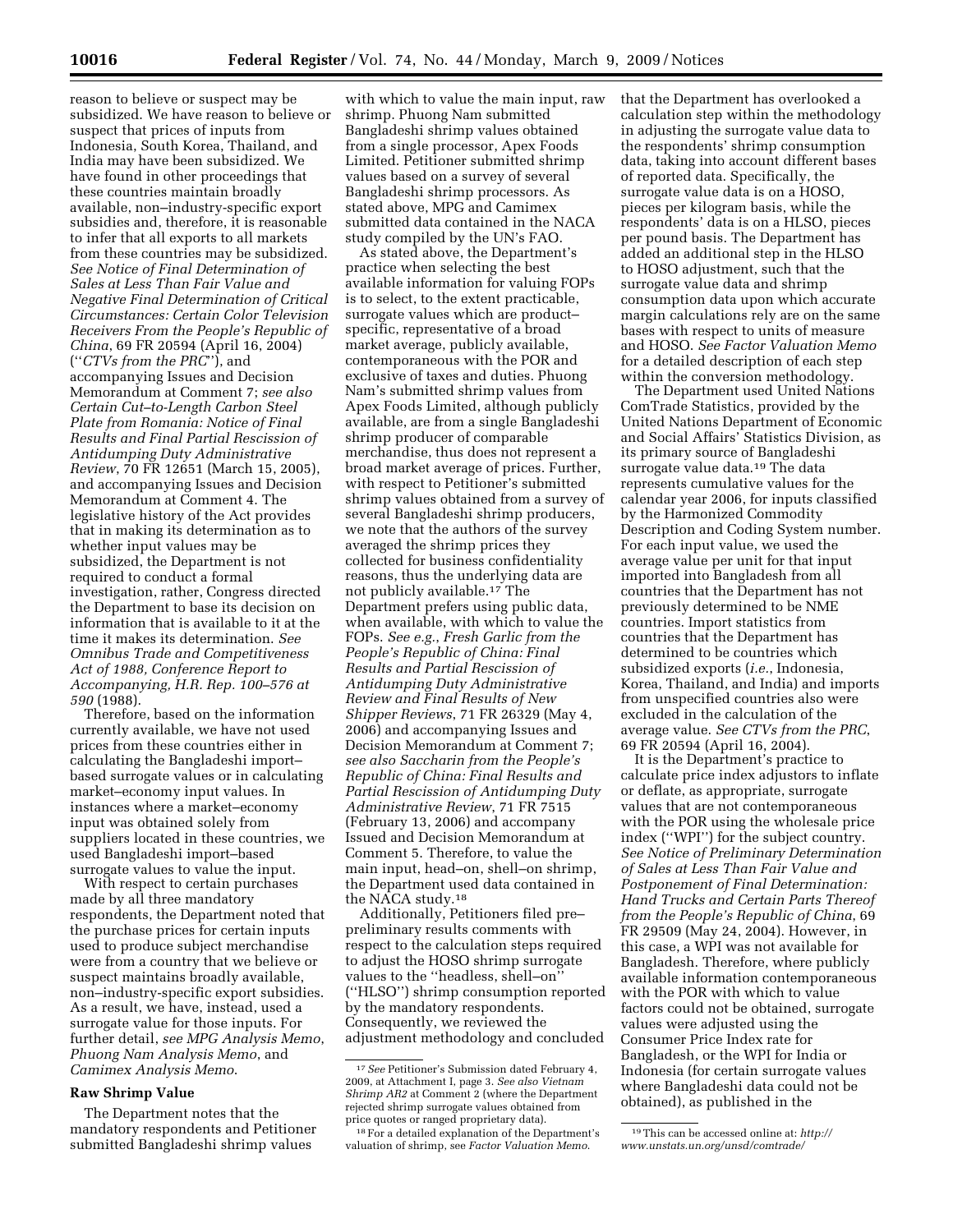International Financial Statistics of the International Monetary Fund.

Certain surrogate values were calculated using data from the 2005 Statistical Yearbook of Bangladesh, published by the Bangladesh Bureau of Statistics, Planning Division, Ministry of Planning. The information represents cumulative values for the period of 2005. Certain other Bangladeshi sources were used as well. *See Factor Valuation Memo*. The unit values were initially

calculated in takas/unit. Bangladeshi and other surrogate values denominated in foreign currencies were converted to USD using the applicable average exchange rate based on exchange rate data from the Department's website. To value packing materials, we used UN ComTrade data as the primary source of Bangladeshi surrogate value data. To value factory overhead, Selling, General, & Administrative expenses, and profit, we used the simple average of the 2007–

2008 financial statement of Apex Foods Limited and the 2006–2007 financial statement of Gemini Seafood Limited, both of which are Bangladeshi shrimp processors. *See Factor Valuation Memo*, at Exhibit 12.

## **Preliminary Results of the Review**

The Department has determined that the following preliminary dumping margins exist for the period February 1, 2007, through January 31, 2008:

## CERTAIN FROZEN WARMWATER SHRIMP FROM VIETNAM

| Manufacturer/Exporter                                                                                                                                                                                                                                                                                                    | Weighted-Average Margin<br>(Percent) |
|--------------------------------------------------------------------------------------------------------------------------------------------------------------------------------------------------------------------------------------------------------------------------------------------------------------------------|--------------------------------------|
| MPG: Minh Phat Seafood Co., Ltd., akaMinh Phat Seafood akaMinh Phu Seafood Export Import Corporation<br>(and affiliates Minh Qui Seafood Co., Ltd. and Minh Phat Seafood Co., Ltd.) akaMinh Phu Seafood Corp.<br>akaMinh Phu Seafood Corporation akaMinh Qui Seafood akaMinh Qui Seafood Co., Ltd.                       | 1.66 $%$                             |
| Camau Frozen Seafood Processing Import Export Corporation ("CAMIMEX"), akaCamimex, akaCamau Sea-                                                                                                                                                                                                                         |                                      |
|                                                                                                                                                                                                                                                                                                                          | 9.84 %                               |
|                                                                                                                                                                                                                                                                                                                          | 5.46 %                               |
|                                                                                                                                                                                                                                                                                                                          | 4.26 %                               |
| Bac Lieu Fisheries Company Limited, akaBac Lieu Fisheries Company Limited ("Bac Lieu") <sup>20</sup>                                                                                                                                                                                                                     | 4.26 %                               |
| Cadovimex Seafood Import-Export and Processing Joint Stock Company ("CADOVIMEX") akaCai Doi Vam                                                                                                                                                                                                                          |                                      |
|                                                                                                                                                                                                                                                                                                                          | 4.26 %                               |
| Cafatex Fishery Joint Stock Corporation ("Cafatex Corp.") akaCantho Animal Fisheries Product Processing Ex-<br>port Enterprise (Cafatex), akaCafatex, akaCafatex Vietnam, akaXi Nghiep Che Bien Thuy Suc San Xuat<br>Khau Can Tho, akaCas, akaCas Branch, akaCafatex Saigon, akaCafatex Fishery Joint Stock Corporation, |                                      |
|                                                                                                                                                                                                                                                                                                                          | 4.26 %                               |
| Cam Ranh Seafoods Processing Enterprise Company ("Camranh Seafoods") akaCamranh Seafoods                                                                                                                                                                                                                                 | 4.26 %                               |
| Can Tho Agricultural and Animal Product Import Export Company ("CATACO") akaCan Tho Agricultural Prod-                                                                                                                                                                                                                   |                                      |
|                                                                                                                                                                                                                                                                                                                          | 4.26 %                               |
| Coastal Fishery Development akaCoastal Fisheries Development Corporation (Cofidec) akaCoastal Fisheries                                                                                                                                                                                                                  |                                      |
|                                                                                                                                                                                                                                                                                                                          | 4.26 %                               |
| Cuulong Seaproducts Company ("Cuu Long Seapro") akaCuu Long Seaproducts Limited (Cuulong Seapro)                                                                                                                                                                                                                         |                                      |
| akaCuulong Seapro, akaCuulong Seaproducts Company ("Cuulong Seapro") ("Cuu Long Seapro")<br>Danang Seaproducts Import Export Corporation ("Seaprodex Danang") akaTho Quang Seafood Processing &<br>Export Company, akaSeaprodex Danang, akaTho Quang Seafood Processing And Export Company, akaTho                       | 4.26 %                               |
|                                                                                                                                                                                                                                                                                                                          | 4.26 %                               |
| Frozen Seafoods Factory No. 32, akaFrozen Seafoods Fty, akaThuan Phuoc, akaThuan Phuoc Seafoods and                                                                                                                                                                                                                      |                                      |
|                                                                                                                                                                                                                                                                                                                          | 4.26 %                               |
| Grobest & I-Mei Industry Vietnam, akaGrobest, akaGrobest & I-Mei Industry (Vietnam) Co., Ltd.                                                                                                                                                                                                                            | 4.26 %                               |
|                                                                                                                                                                                                                                                                                                                          | 4.26 %                               |
| Minh Hai Export Frozen Seafood Processing Joint Stock Company, akaMinh Hai Jostoco, akaMinh Hai Export<br>Frozen Seafood Processing Joint-Stock Company ("Minh Hai Jostoco"), akaMinh Hai Export Frozen Seafood<br>Processing Joint-Stock Company, akaMinh Hai Joint Stock Seafood Processing Joint-Stock Company,       |                                      |
|                                                                                                                                                                                                                                                                                                                          | 4.26 %                               |
| Minh Hai Joint-Stock Seafoods Processing Company ("Seaprodex Minh Hai") akaSea Minh Hai, akaMinh Hai                                                                                                                                                                                                                     |                                      |
| Minh Hai Sea Products Import Export Company (Seaprimex Co), akaCa Mau Seafood Joint Stock Company<br>("SEAPRIMEXCO") akaSeaprimexco Vietnam, akaSeaprimexcoCa Mau Seafood Joint Stock Company                                                                                                                            | 4.26 %                               |
|                                                                                                                                                                                                                                                                                                                          | 4.26 %                               |
| Ngoc Sinh Private Enterprise, akaNgoc Sinh Seafoods, akaNgoc Sinh Seafoods Processing and Trading Enter-                                                                                                                                                                                                                 |                                      |
|                                                                                                                                                                                                                                                                                                                          | 4.26 %                               |
|                                                                                                                                                                                                                                                                                                                          | 4.26 %                               |
|                                                                                                                                                                                                                                                                                                                          | 4.26 %                               |
|                                                                                                                                                                                                                                                                                                                          | 4.26 %                               |
|                                                                                                                                                                                                                                                                                                                          | 4.26 %                               |
|                                                                                                                                                                                                                                                                                                                          | 4.26 %                               |
| UTXI Aquatic Products Processing Company, akaUT XI Aquatic Products Processing Company, akaUT-XI                                                                                                                                                                                                                         |                                      |
| Aquatic Products Processing Company, akaUTXI, akaUTXI Co. Ltd., akaKhanh Loi Seafood Factory,                                                                                                                                                                                                                            |                                      |
|                                                                                                                                                                                                                                                                                                                          | 4.26 %                               |
|                                                                                                                                                                                                                                                                                                                          | 4.26 %                               |
|                                                                                                                                                                                                                                                                                                                          | 4.26 %                               |
| Vinh Loi Import Export Company ("Vimexco"), akaVinh Loi Import Export Company ("VIMEX"), akaVIMEXCO,                                                                                                                                                                                                                     |                                      |
|                                                                                                                                                                                                                                                                                                                          | 4.26 %                               |
|                                                                                                                                                                                                                                                                                                                          | 25.76 %                              |

<sup>20</sup> As indicated above in the "Separate Rates Determination" section, we have not extended Bac Lieu's separate-rate status to Bac Lieu Fish-<br>eries Joint Stock Company in these preliminary results.

<sup>21</sup> As indicated above in the "Separate Rates Determination" section, we have not extended Cadovimex's separate-rate status to "Cadovimex-Vietnam'' in these preliminary results.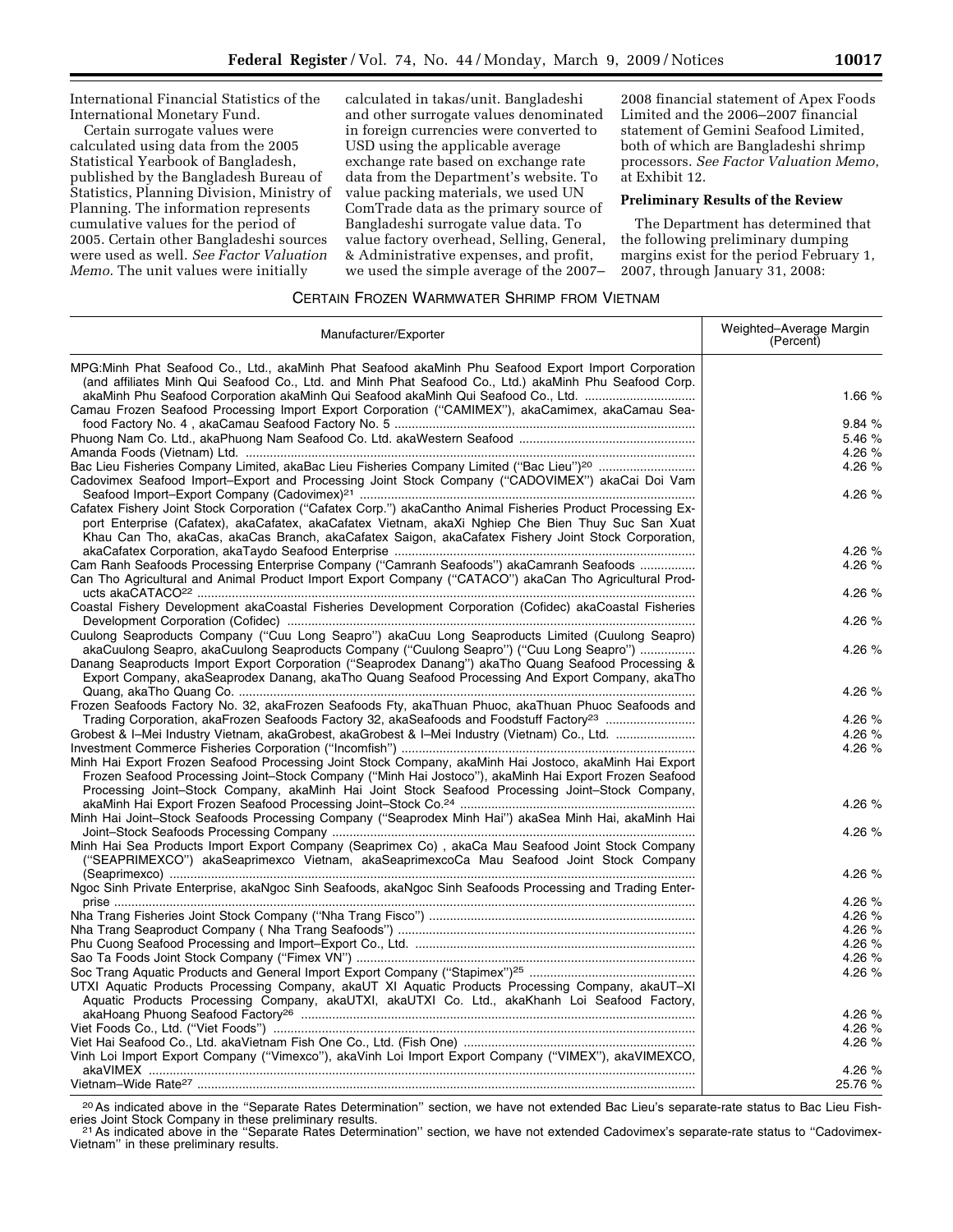22For the same reasons discussed in *Vietnam Shrimp AR2 Final*, we have not extended Cataco's separate rate status to Cantho Import-Export

Seafood Joint Stock Company, also known as Caseamex. See Vietnam Shrimp AR2 at Comment 7.<br><sup>23</sup> As indicated above in the "Separate Rates Determination" section, we have not extended Thuan Phuoc's separate-rate, pertaining tus prior to any name or corporate changes, to the new entity in these preliminary results.<br><sup>24</sup> For the same reasons discussed in *Vietnam Shrimp AR2 Final*, we have not extended Minh Hai Jostoco's separate-rate status to

Cuong Seafood Processing Import Export Joint-Stock Company (''Kien Cuong'') and Viet Cuong Seafood Processing Import Export Joint-Stock Company ("Viet Cuong"). See Vietnam Shrimp AR2 at Comment 7. We further note that, to date, Minh Hai Jostoco has not filed a changed cir-

cumstance review with respect to Kien Cuong and Viet Cuong.<br><sup>25</sup>As indicated above in the "Separate Rates Determination" section, we have not extended Stapimex's separate-rate status to Soc Trang<br>Seafood Joint Stock Compan

<sup>26</sup> As indicated above in the "Separate Rates Determination" section, we have not extended UTXI's separate-rate status to UTXI Aquatic Prod-<br>ucts Processing Corporation in these preliminary results.

<sup>27</sup> The Vietnam-wide entity rate preliminarily includes Kim Anh and CP Vietnam.

The Department will disclose calculations performed for these preliminary results to the parties within five days of the date of publication of this notice in accordance with 19 CFR 351.224(b).

Interested parties may submit case briefs and/or written comments no later than 30 days after the date of publication of these preliminary results of review. *See* 19 CFR 351.309(c)(ii). Rebuttal briefs and rebuttals to written comments, limited to issues raised in such briefs or comments, may be filed no later than 37 days after the date of publication of these preliminary results of review. *See* 19 CFR 351.309(d).

Any interested party may request a hearing within 30 days of publication of these preliminary results. *See* 19 CFR 351.310(c). Requests should contain the following information: (1) the party's name, address, and telephone number; (2) the number of participants; and (3) a list of the issues to be discussed. Oral presentations will be limited to issues raised in the briefs. If we receive a request for a hearing, we plan to hold the hearing seven days after the deadline for submission of the rebuttal briefs at the U.S. Department of Commerce, 14th Street and Constitution Avenue, NW, Washington, DC 20230.

The Department will issue the final results of this administrative review, which will include the results of its analysis of issues raised in any such comments, within 120 days of publication of these preliminary results, pursuant to section 751(a)(3)(A) of the Act.

#### **Assessment Rates**

Upon issuance of the final results, the Department will determine, and CBP shall assess, antidumping duties on all appropriate entries covered by these reviews. We will instruct CBP to liquidate entries containing merchandise from the Vietnam–wide entity at the Vietnam–wide rate we determine in the final results of review. We intend to issue assessment instructions to CBP 15 days after the date of publication of the final results of review. In accordance with 19 CFR

351.212(b)(1), for Camimex, MPG, and Phuong Nam, we calculated an exporter/importer (or customer)-specific assessment rate for the merchandise subject to this review. Where the respondent has reported reliable entered values, we calculated importer (or customer)-specific *ad valorem* rates by aggregating the dumping margins calculated for all U.S. sales to each importer (or customer) and dividing this amount by the total entered value of the sales to each importer (or customer). *See*  19 CFR 351.212(b)(1). Where an importer (or customer)-specific *ad valorem* rate is greater than *de minimis*, we will apply the assessment rate to the entered value of the importer's/ customer's entries during the review period. *See* 19 CFR 351.212(b)(1).

Where we do not have entered values for all U.S. sales, we calculated a per– unit assessment rate by aggregating the antidumping duties due for all U.S. sales to each importer (or customer) and dividing this amount by the total quantity sold to that importer (or customer). *See* 19 CFR 351.212(b)(1). To determine whether the duty assessment rates are *de minimis*, in accordance with the requirement set forth in 19 CFR 351.106(c)(2), we calculated importer (or customer)-specific *ad valorem* ratios based on the estimated entered value. Where an importer (or customer) specific *ad valorem* rate is zero or *de minimis*, we will instruct CBP to liquidate appropriate entries without regard to antidumping duties. *See* 19 CFR 351.106(c)(2).

For the companies receiving a separate rate that were not selected for individual review, we will calculate an assessment rate based on the weighted average of the cash deposit rates calculated for the companies selected for individual review pursuant to section 735(c)(5)(B) of the Act. Where the weighted–average *ad valorem* rate is zero or *de minimis*, we will instruct CBP to liquidate appropriate entries without regard to antidumping duties. *See* 19 CFR 351.106(c)(2).

For Vinh Hoan and Quoc Viet, companies for which this review is preliminarily rescinded, antidumping

duties shall be assessed at rates equal to the cash deposit of estimated antidumping duties required at the time of entry, or withdrawal from warehouse, for consumption, in accordance with 19 CFR 351.212(c)(2).

## **Cash Deposit Requirements**

The following cash deposit requirements will be effective upon publication of the final results of the administrative review for all shipments of warmwater shrimp from Vietnam entered, or withdrawn from warehouse, for consumption on or after the publication date, as provided by section 751(a)(1) of the Act: (1) for the exporters listed above, the cash–deposit rate will be that established in the final results of review (except, if the rate is zero or *de minimis*, no cash deposit will be required); (2) for previously reviewed or investigated companies not listed above that have separate rates, the cash– deposit rate will continue to be the exporter–specific rate published for the most recent period; (3) for all other Vietnamese exporters of subject merchandise, which have not been found to be entitled to a separate rate, the cash–deposit rate will be the Vietnam–wide rate of 25.76 percent; and (4) for all non–Vietnamese exporters of subject merchandise which have not received their own rate, the cash– deposit rate will be the rate applicable to the Vietnamese exporter that supplied that exporter. These deposit requirements, when imposed, shall remain in effect until further notice.

# **Notification to Importers**

This notice also serves as a preliminary reminder to importers of their responsibility under 19 CFR 351.402(f)(2) to file a certificate regarding the reimbursement of antidumping duties prior to liquidation of the relevant entries during this review period. Failure to comply with this requirement could result in the Secretary's presumption that reimbursement of antidumping duties occurred and the subsequent assessment of double antidumping duties.